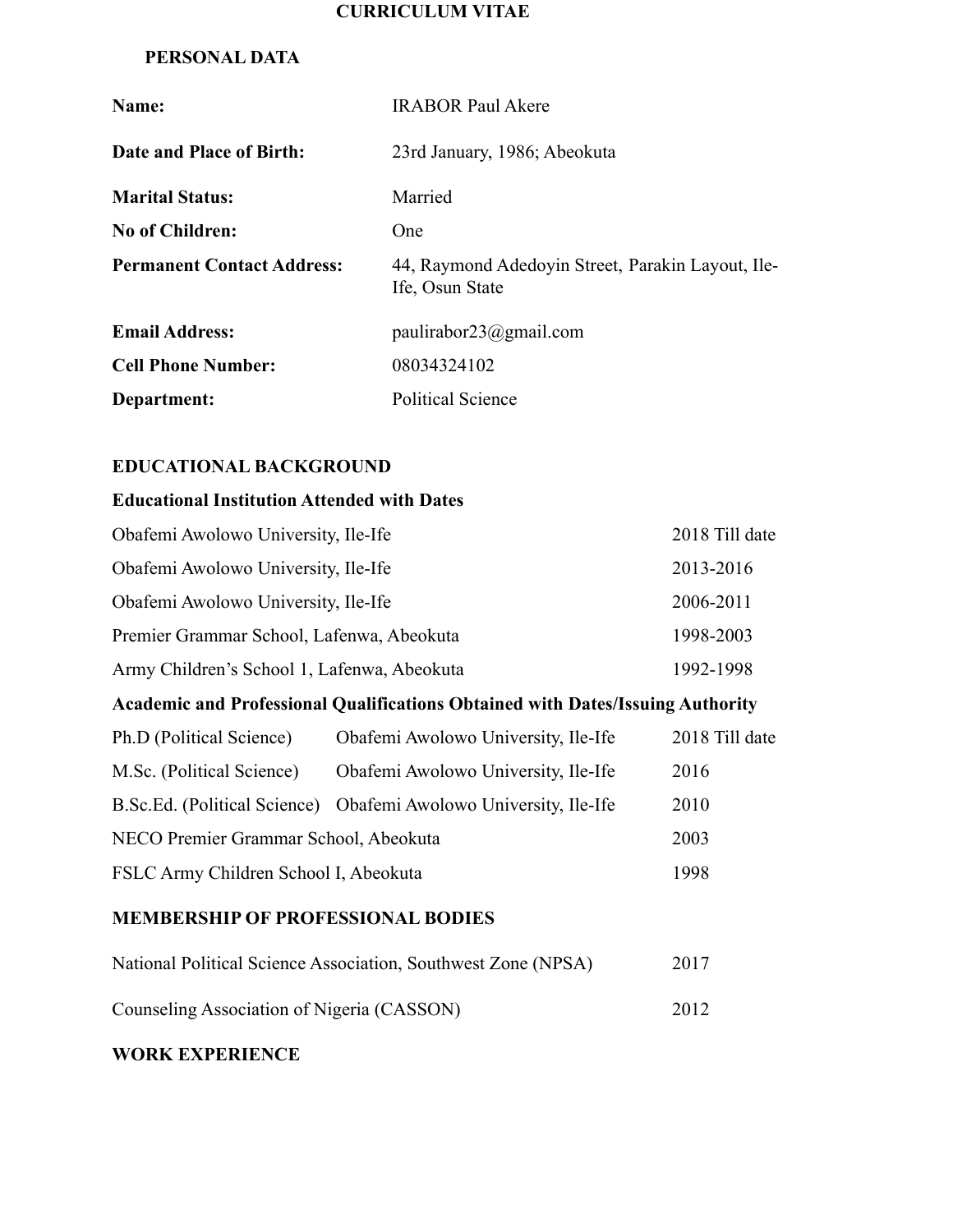Assistant Lecturer, Department of Political Science, Kings University, Ode-omu Osun State (2017-till date).

Assistant Lecturer (Sandwich), Department of Political Science, Olabisi Onabanjo University, Ayetoro, Satellite Campus (2015-2017).

Assistant Lecturer (Sandwich), Department of Political Science, Alvan Ikoku Federal College of Education, Owerri, Imo State (2012-2015).

Graduate Assistant (National Youth Service Corps), Department of Political Science, Alvan Ikoku Federal College of Education, Owerri, Imo State (2011-2012).

# **JOURNAL PUBLICATIONS**

Awofeso O., Irabor P.A. (2022.) Youth Unemployment and Electoral Violence in Nigeria: A Case of the 2019 General Elections. In: Ani K.J., Ojakorotu V. (eds) Elections and Electoral Violence in Nigeria. Palgrave Macmillan, Singapore. <https://doi.org/10.1007/978-981-16-> 4652-2\_4

Awofeso, O., **Irabor, Paul A.** (2020). Covid-19 Pandemic and the New Face of Democracy: Analysis of the Independent National Electoral Commission Rules for Elections in Nigeria *International Journal of Political Science, Vol. 6, Issue 3, pp 32-40. doi: 10.20431/2454- 9452.0603005*

Awofeso, O., **Irabor, Paul A.** (2020). Assessment of Government Response to Socioeconomic Impact of Covid-19 Pandemic in Nigeria. *Journal of Social and Political Sciences, Vol.3, No.3, 677-686. doi: 10.31014/aior.1991.03.03.201 Available at: https://www.asianinstituteofresearch.org/*

Awofeso, O., **Irabor, Paul A.** (2020). The Nigerian National Assembly and the Oversight of Constituency Fund. *Global Journal of Politics and Law Research, Vol.8, No.1, pp.50- 67.*

Irabor, P. O., **Irabor, Paul A.** (2019). Citizen Participation and Legislative Process in Nigeria's Fourth Republic: Prospect and Challenges. *International Journal of Politics and Good Governance, Vol. 10, No. 10.2, pp.1-18.*

Awofeso, O., **Irabor, Paul A.** (2018). Principle of Loyal Opposition: The Case of Political Parties in Nigeria's Fourth Republic*. Journal of Politics and Law, Vol. 11, No. 4, pp. 17-26.* doi:10.5539/jpl.v11n4p17 URL: https://doi.org/10.5539/jpl.v11n4p17

Awofeso, O., **Irabor, Paul A.** (2017). The Game Theory and The Politics of Cross-carpeting in Nigeria's Fourth Republic. *Public Policy and Administration Research, Vol.7, No.7, pp.66- 72.*

Awofeso, O., **Irabor, Paul. A.** (2016). Party Cross-carpeting in Nigeria's Fourth Republic: Cases and Causes. *Journal of Public Administration and Governance, Vol. 6 No. 3, pp. 31-41. doi:10.5296/jpag.v6i3.10000 URL: http://dx.doi.org/10.5296/jpag.v6i3.10000*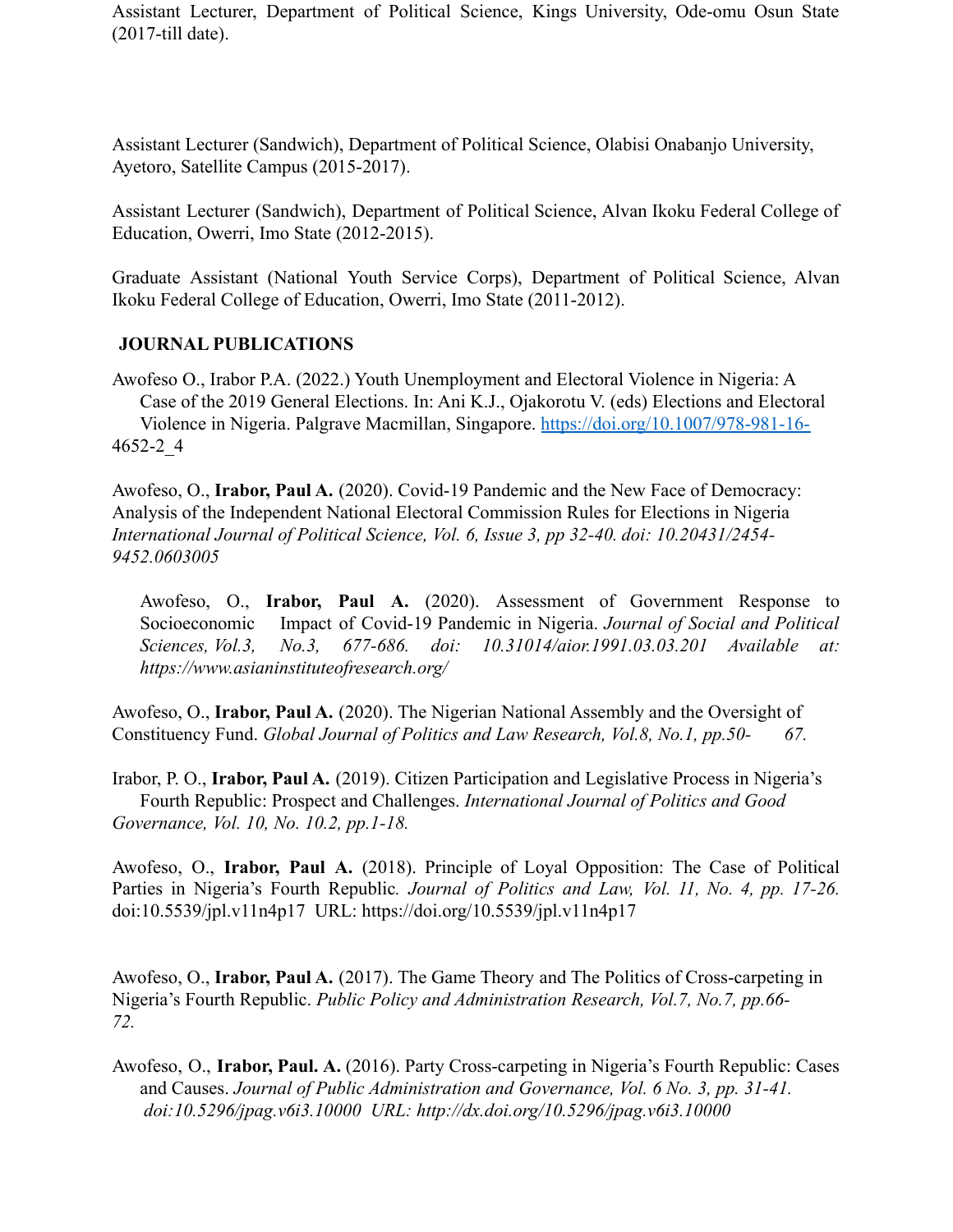#### **Orcid Number**

https://orcid.org/0000-0002-1084-7921

# **CONFERENCES ATTENDED (INDICATING TITLES OF PAPERS PRESENTED)**

**Irabor, Paul A.** (2019). Youth Unemployment and Electoral Violence in Nigeria: A Case of the 2019 General Elections. International Conference on Elections and Electoral Violence in Africa. Held at University of Lagos, 4-6 December.

**Irabor, Paul A.** (2019). Regime Timeliness Response to Terrorist Attack in Nigeria's Fourth Republic. The 9th Toyin Falola Annual International Conference on Africa and the African Diaspora. Held at Babcock University, Ilisan Remo, Ogun State, 01-03 July.

Irabor, Peter O., **Irabor, Paul A.** and Eromonsele, V. I. (2017). The Role of Citizen's Participation in the Legislative Decision Making Process in Nigeria. 1st Annual Conference on Democracy, Nation Building and National Development in Nigeria. Organised by Nigerian Political Science Association (South West Zone), 8-9 March.

Irabor, Peter O., **Irabor, Paul A.** (2016). Local Government, Service Delivery and the Provision of Primary Health Care in Southwest Nigeria. 1st International Conference on Politics, Security and Development. Organised by the Department of Political Science and Public Administration, Babcock University, Ilisan Remo, Ogun State, 11-13 October.

Irabor, Peter O., **Irabor, Paul A.** (2016). Gender and Career Progression in the Public Sector: An Empirical Appraisal on the Osun State Civil Service. International Conference on Gender, Culture and Development in Africa: Critical Perspectives. Organised by Gender and Studies Group, Babcock University, Ilisan Remo, Ogun State, 2-5 October.

**Irabor, Paul A.** (2012). Conflict and Peaceful Resolutions for Sustainable Development in Nigeria. 10<sup>th</sup> School of Social Sciences International Conference, on National Security and Sustainable Development. Organised by School of Social Sciences, Alvan Ikoku Federal College of Education, Owerri Imo State, 18-19 July.

**Irabor, Paul A.** (2012). Counseling for Social Adjustment: Antidote to Nigeria's Political Culture. Conference on Counseling for Social Adjustment. Organised by Counseling Association of Nigeria (CASSON), Enugu State Chapter, 16-17 April.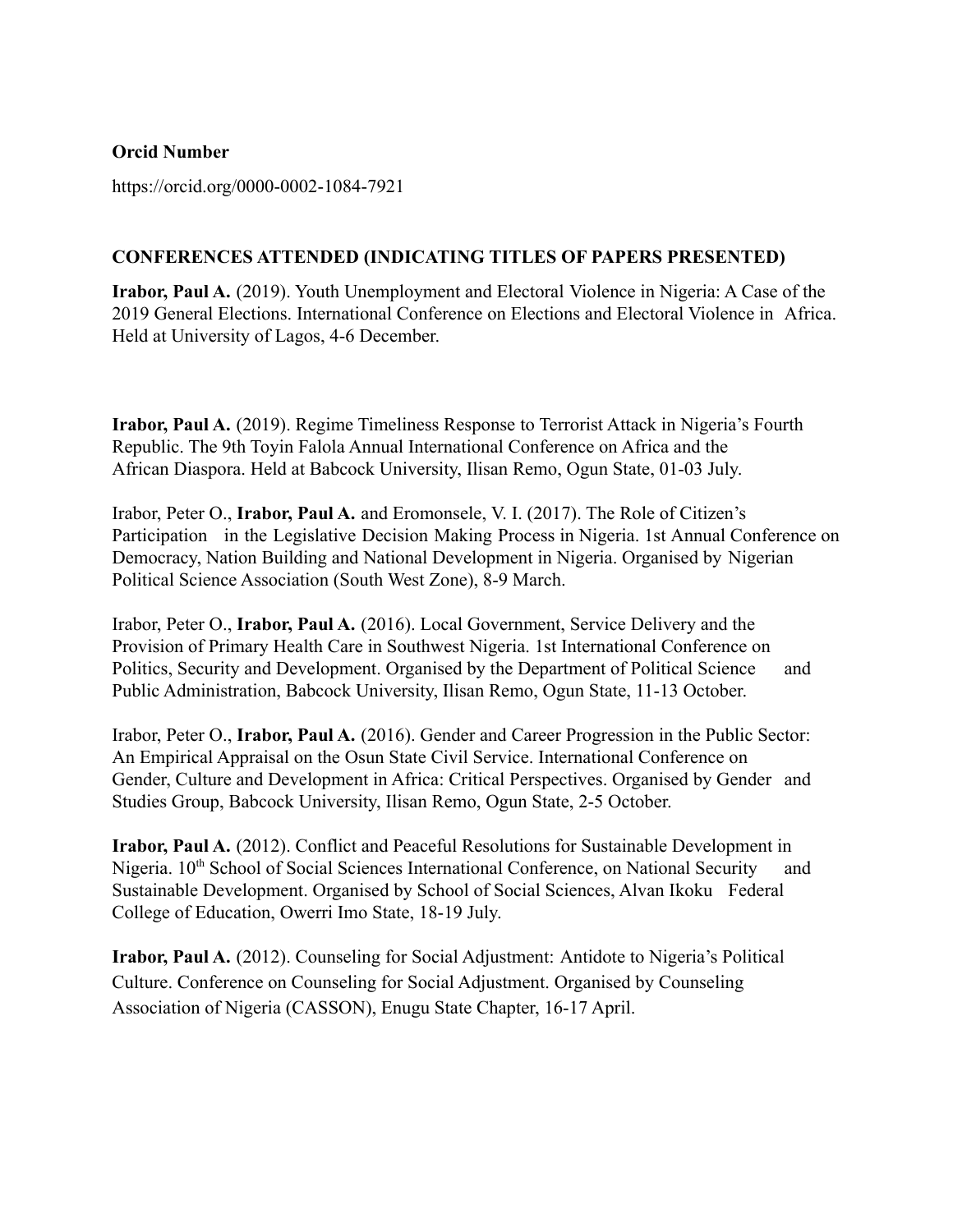# **COURSES TAUGHT IN THE UNIVERSITY**

| POL 101:        | <b>Introduction to Political Science</b>         |
|-----------------|--------------------------------------------------|
| <b>POL 104</b>  | Nigerian Legal System                            |
|                 | POL/IRS 203: Introduction to Political Analysis  |
| <b>IRS 210:</b> | Element of Contemporary Global Studies II        |
| POL 315:        | Theory and Practice of Marxism                   |
| POL 318:        | Nigerian Legislature in Comparative Perspectives |
| <b>IRS</b> 311: | Theories and Practice of Administration          |
| POL 408:        | <b>Public Finance Administration</b>             |
| POL 413:        | Political parties and Pressure Groups            |
| <b>IRS 407:</b> | Race and Ethnicity in International Relations    |
| <b>IRS 410:</b> | Africa and the Middle East                       |

# **CURRENT RESEARCH ACTIVITIES**

Banditry and Government Response to Insecurity in Nigeria (Ongoing PhD Thesis)

# **SERVICE TO NATIONALAND INTERNATIOAL BODIES**

National Youth Service Corps (2012).

# **EXTRA-CURRICULAR ACTIVITIES**

Writing and Listening to Music

#### **REFEREES**

#### **Prof. A. O. Shittu**

Department of Micro Biology, Faculty of Science Obafemi Awolowo University, Ile-Ife, Osun State 08062443286

#### **Dr. O. Awofeso**

Senior Lecturer, Department of Political Science Faculty of Social Sciences Obafemi Awolowo University, Ile-Ife, Osun State